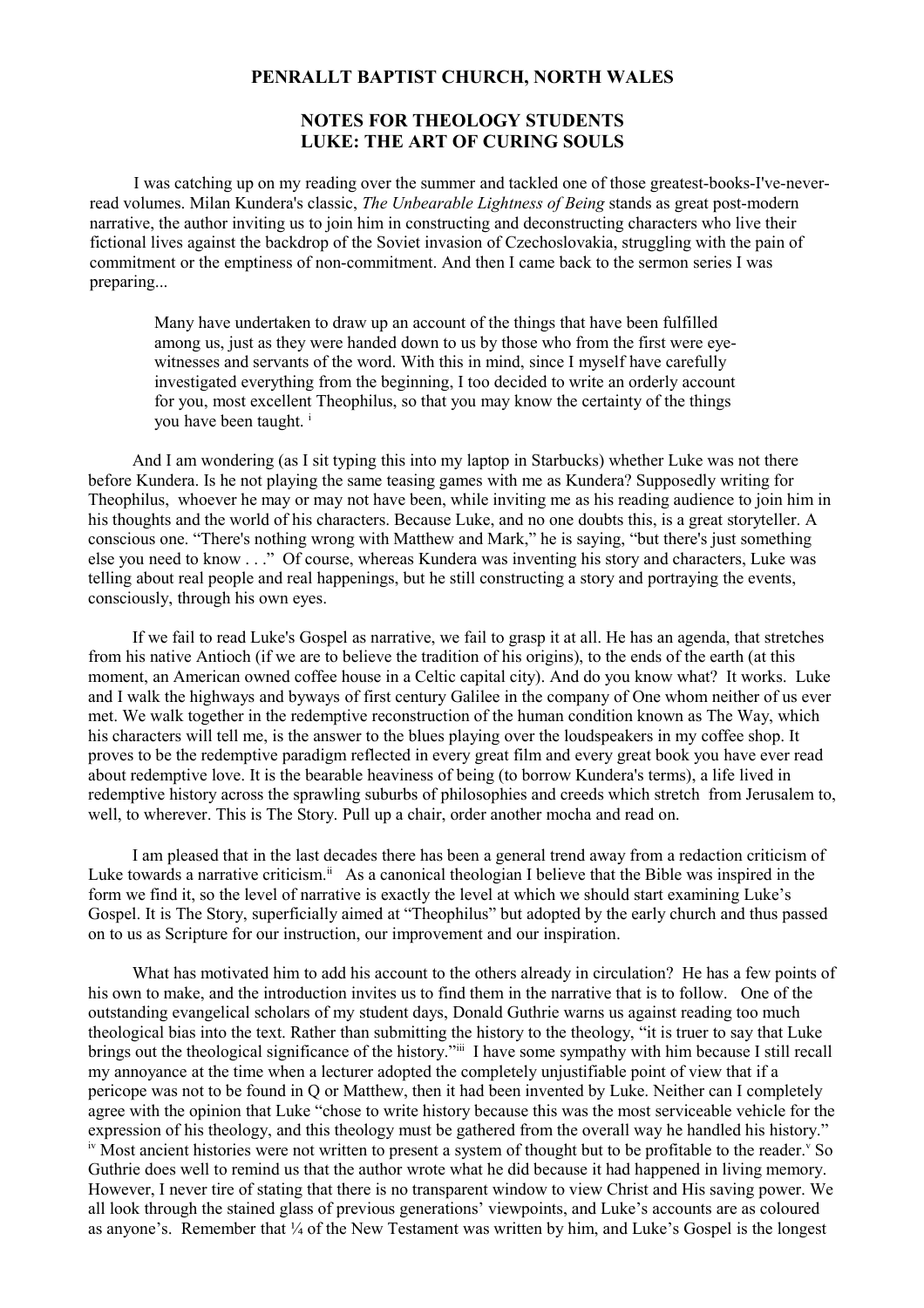book in the New Testament, so we do well to consider very carefully "where he is coming from." As theologians it is our job to analyse the light that streams through this work from antiquity and emphasise its main qualities.

Most discussion in the introductions and commentaries centres around the authorship, date and purpose of the Gospel, its relationship with Acts, its special emphases and the Synoptic question, so we will begin with the writer himself.<sup>[vi](#page-4-5)</sup>

## **Author**

The author has not placed his name to the text, but the Early Church was unanimous in ascribing it to Luke. I believe that we must have very strong grounds for believing we know better than them at this distance, and there are no particularly strong grounds for doubting their judgement here. Eusebius wrote:

"Luke, being by birth one of the people of Antioch, by profession a physician, having been with Paul a good deal, and having associated intimately with the rest of the apostles, has left us examples of the art of curing souls that he obtained from them in two divinely inspired books, - the Gospel which he testifies that he wrote out even as they delivered to him who from the beginning were eyewitnesses and minster of he word, all of whom he says he had followed even from the beginning, and the Acts of the A postles which he composed receiving his information with his own eyes, or longer by hearsay." HE 3:4

The Muratorian Canon, the anti-Marcionite Prologue to Luke, Irenaeus, Clement of Alexandria, Origen and Tertullian all cite Luke as author and this was not questioned before the 19<sup>th</sup> century. Irenaeus is the first we have in writing to associate the "we" passages of Acts (16:10-17; 20:5-15; 21:1-18; 27:1-28:16) with Luke, but it is a fairly obvious assumption and it has been argued that the Early Church Fathers might have just deduced his authorship rather than hearing it from tradition.<sup>[vii](#page-4-6)</sup> Of course, this assumes that Luke-Acts is the product of the same author and although there have been some questionings on the grounds of vocabulary and style,<sup>[viii](#page-4-7)</sup> my own recollection of reading them both in Greek is of the similarity and beautiful quality of the language in the two books.

Whether Luke was a Greek physician is another matter. If Colossians 4:14 "Our dear friend Luke, the doctor, and Demas send greetings" refers to the author of the Gospel then he was, but we cannot know for certain. There was an ill-fated attempt by Hobart to "prove" that Luke's language was that of a medical man.<sup>[ix](#page-4-8)</sup> However Cadbury showed that such language was common among educated writers (I suspect everyone was a medical expert in those days!) and his students joked that Cadbury had gained his doctorate by taking Luke's away. <sup>[x](#page-4-9)</sup> Craig A. Evans concludes that he was Gentile but maybe not Greek, as he was familiar with the synagogue and the LXX (but the more prophetic parts rather than the Torah) and there is less emphasis on pharisaic issues than in Matthew.<sup>[xi](#page-4-10)</sup> The Colossians' reference comes after Paul has finished listing the Jews who are with him (Col 4:11). In conclusion, the general content of Luke-Acts and the Colossian reference give us no reason to doubt the tradition of the Greek physician and his book for the curing of souls.

#### **Date**

If you follow the sermon series through you will probably notice that I diverge from the mainstream of theologians on this point, and tend towards the opinion that Luke's Gospel was probably written before the fall of Jerusalem ( AD 70). Luke draws on Mark and Matthew, but I hold to an early date for both of those also. The main argument for the post AD70 dating comes from his treatment of the prophecies concerning the fall of Jerusalem. It is argued that while Mark was not sure what Jesus was referring to, Luke clearly knows about the siege of Jerusalem and its subsequent fall. Compare Mark and Luke:

#### Mark 13:14

"When you see 'the abomination that causes desolation' standing where it does not belong--let the reader understand--then let those who are in Judea flee to the mountains. Let no-one on the roof of his house go down or enter the house to take anything out. Let no-one in the field go back to get his cloak.(NIV)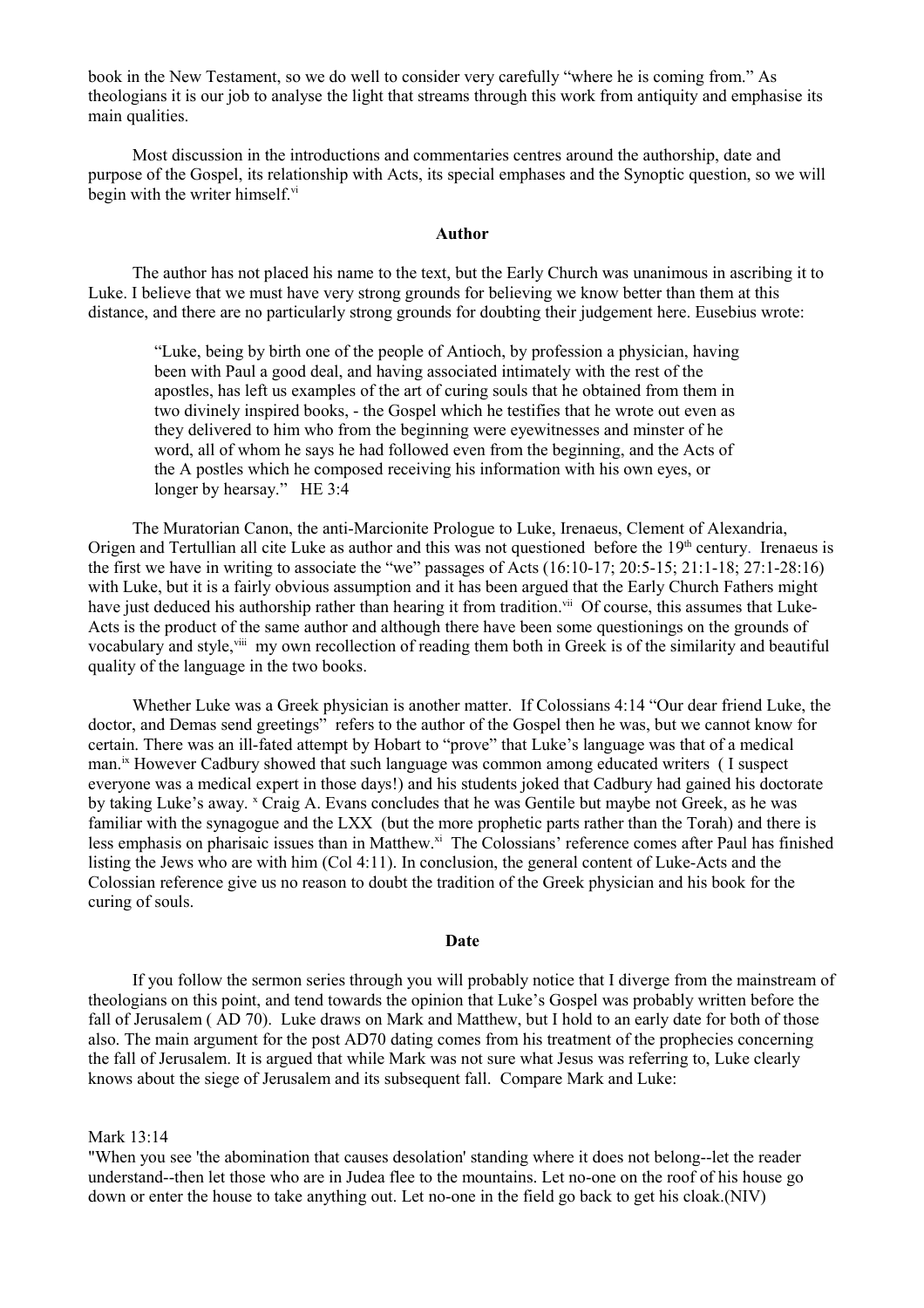### Luke 21:20-21

"When you see Jerusalem being surrounded by armies, you will know that its desolation is near. Then let those who are in Judea flee to the mountains, let those in the city get out, and let those in the country not enter the city.(NIV)

Luke 19:43

The days will come upon you when your enemies will build an embankment against you and encircle you and hem you in on every side.(NIV)

There is a also a similarity between Jesus' words and the account of Jerusalem's destruction in 586 BC reinforcing the desolation=siege formula.<sup>[xii](#page-4-11)</sup> However, Luke is still vague on the details. Eusebius says that the Jerusalem Christians fled to Pella, so they had connected the prophecy with the advancing Roman army, why could Luke not have come to the same conclusion a few years before? [xiii](#page-4-12)

I do not think that the date of Luke's Gospel is a hugely important topic, but I feel more comfortable with an earlier date rather than a later one because the deaths of Paul and James the Just are not mentioned, nor is there any allusion to Nero. I do not believe the evidence for a later date is hugely compelling.

#### **Sources**

Luke declares openly that he has used many sources, so what are they? Theologians cite Mark, and Q as the main ones. However, there is no hard evidence that Q existed, and some would question whether a "sayings" document would have circulated without the narrative of the crucifixion. Where the material is not in Mark, Matthew and Luke diverge the most, so that would tend to confirm the use of Mark. The Old Testament figures strongly in Luke, notably Deuteronomy, although I suspect that is because it was used hugely by Jesus himself. Craig A. Evans points out that "large sections of Luke (chaps 7-10, 22-24) and Acts ( chaps 1-9) draw in various ways upon the Elijah/Elisha narratives of 1 Kings ( chaps. 17-21) and 2 Kings (chaps. 1-8)." [xiv](#page-4-13) He claims to have used many sources, and I think we should take him at his word. Tannehill is correct to state ". . . any material incorporated into Luke becomes Lukan, irrespective of its origin and the degree of editorial change, that is, it becomes part of the total communication experience that we call the Gospel of Luke."<sup>[xv](#page-4-14)</sup> That, in my belief, is how the Holy Spirit inspired this book.

#### **Purpose**

This is the most contentious aspect, but also the most important for an expositor of the Bible. In order to apply it to our lives, the preacher first has to "listen" to the book itself. It ties in with the "Luke-Acts" puzzle, and I say "puzzle" because at first reading it is hard to find a common purpose. The question is not helped by the fact that the books do not follow each in the New Testament as we have it, and there is no evidence that they ever circulated as one book. Maybe they were too long. Maybe they were written at different dates and no one ever saw the need to unite them. But they both tell of ministries beginning with the baptism in the Holy Spirit followed by a long journey to Jerusalem where arrest on false charges await. Jesus and the apostles use similar language in healing miracles (Luke 5:17-26, Acts 3:1-10). Both the Samaritan and the Philippian Jailer wash the wounds of the innocent victims. Jesus prophecies that he will be seen at the right hand of God ( Luke 22:69 ) which is where Stephen sees him ( Acts 7:56). The two books echo each other's language. Their narrative structures, too, are similar at the start, but not at the end. Acts seems to fizzle out somewhat, leaving Paul under house arrest awaiting trial. If, as has often been stated, Acts was written as a defense of Paul, where does that leave the Gospel? If the Gospel is evangelistic, why is Acts not also?

The narrative unity of these two books invites us to seek a common purpose in both. It is found, in my opinion, in the transition from a Jewish Messiah to a Universal Messiah, a transition in which He is rejected by His own people and even His own town, but increasingly accepted by the Gentiles. The Jewish authorities' unbelief goes back to their rejection of John the Baptist and continues in their persecution of the followers of Jesus. "The most unexpected believe, while the most religious reject . . .it is the sick, the blind, the poor, the prostitutes and the ostracized tax collectors who inherit the spiritual promises to Israel, not the religious leaders." [xvi](#page-4-15) When the Word is declared ( a major Lucan theme), the young, pregnant, single girl (Mary) believes, the old devout priest ( Zacharias ) does not. And so the ripples spread out to embrace Samaritans, God-fearing Gentiles, Greeks with no first-hand knowledge of Judasim, and even rulers of provinces. Luke is at pains to point out this was the intention all along. It is the natural growth from the root of Old Testament Judaism.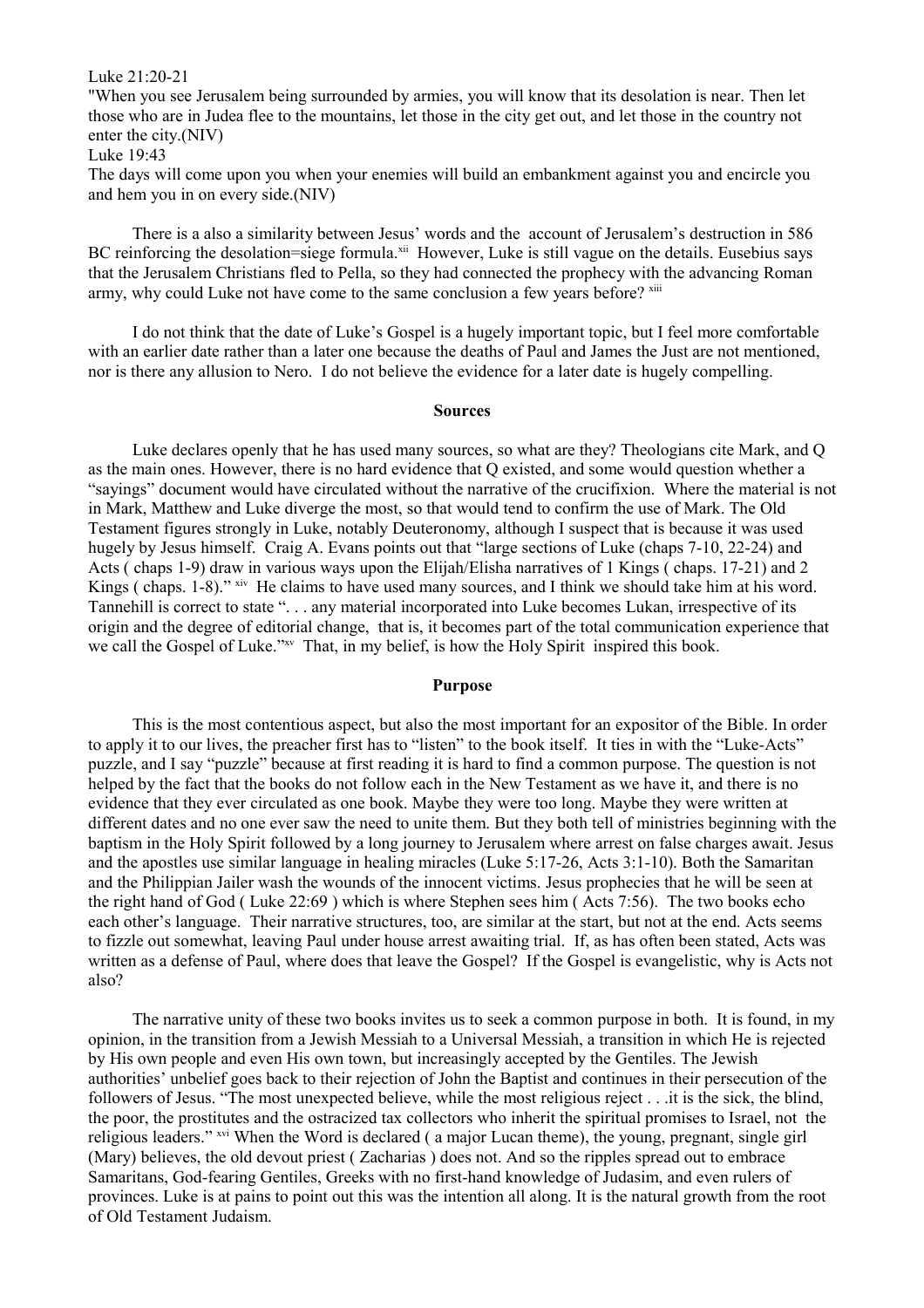No one uses the strength of surprise like Luke. It is the poor, the dispossessed and vulnerable who receive God's blessing: children, women ( thirteen of the women only appear in Luke ), the thief on the cross, the tax collectors. Much has been made of Luke's theological purposes. The Tubingen school taught that his purpose was to reconcile opposing Petrine and Pauline groups, but that is too subtle. Luke wears his heart on his sleeve. The Son of Man has come to seek and save the lost, but it has come at a cost. He has divided Israel into those who embrace the new Way and those who reject it, bringing the covenant curses on themselves and their city. It has launched the Way into a Gentile empire which has still ( in Acts 28 ) to sit in judgement on it. Paul Borgman concludes that "the whole story, in a nutshell, is an unfolding of *God's Way*, a quite unnatural and counterintuitive way of living taught and demonstrated, in the gospel, by Jesus."[xvii](#page-4-16) That is true enough, but it is also a story about who comes to believe. Eric Franklin affirms that "Luke writes from faith to deepen faith, and his story is conceived in the light of this faith and of the situation which he deems to be in need of his message."*[xviii](#page-4-17)* That, also, is true enough, but it does not describe the passion and conviction which motivates Luke. Craig A. Evans is nearer the truth by asserting that Luke aims "to centre our thoughts on Jesus as ruler and saviour of the whole world at large. Not just another prophet. He is the hinge on which the whole of history is turning." [xix](#page-4-18) The task for a preacher is to maintain the element of surprise, the flow of narrative and the centrality of Jesus, while encouraging faith and risking rejection in one's hearers. Above all, it is to capture the tidal surge of narrative that roars through the Gospel and bring it washing onto the shores of Wales in the  $21<sup>st</sup>$  century.

> Peter James Cousins, Bangor, September 2008